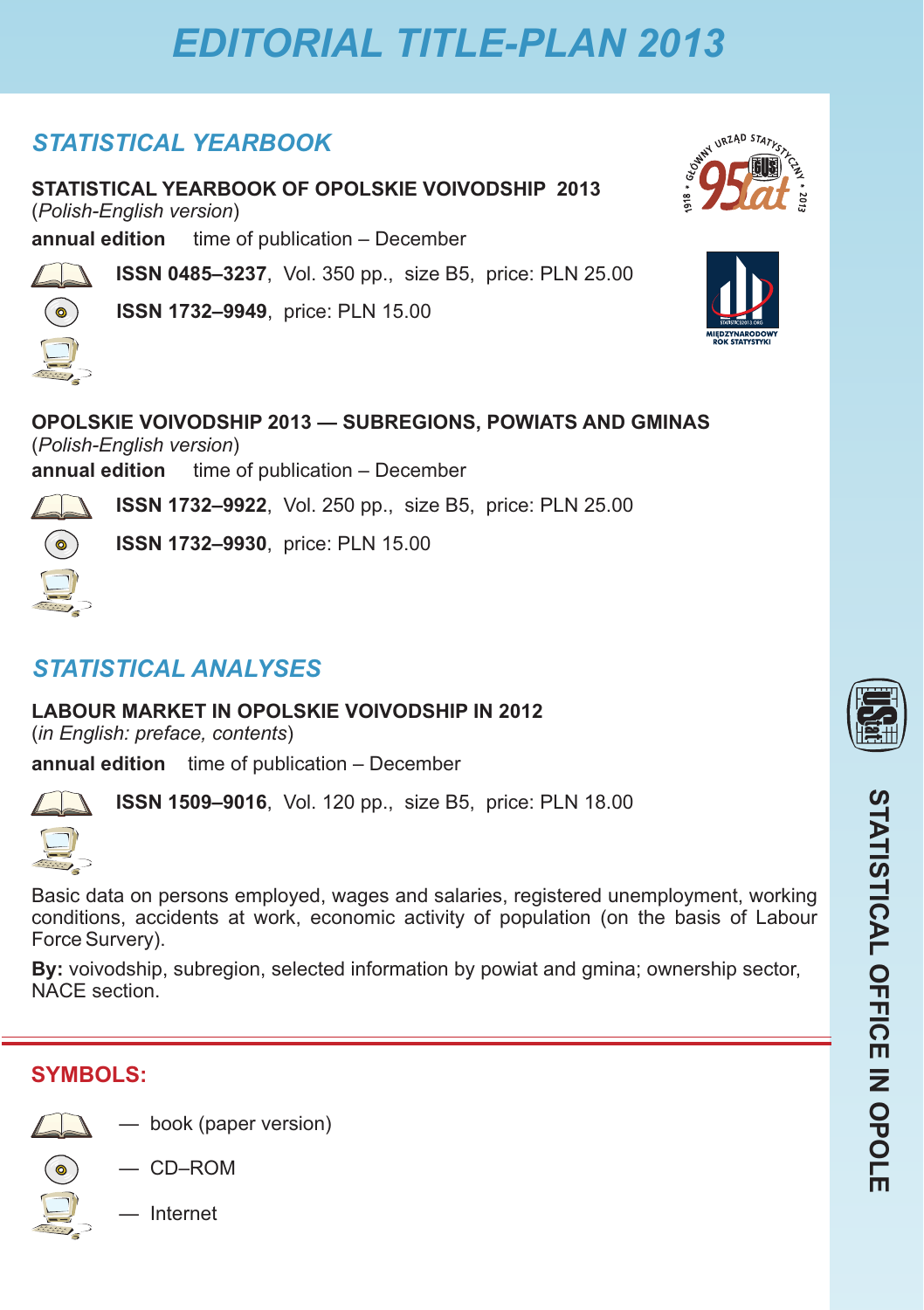## *STATISTICAL INFORMATION AND ELABORATIONS*

### STATISTICAL BULLETIN OF OPOLSKIE VOIVODSIHP 2013

(*Polish-English version*)

**quarterly edition** time of publication – 60 days following the quarter,



Basic indices on the socio-economic situation of the country with respect to, among others, labour market, wages and salaries, prices, finance, agriculture, industry, construction and trade.

**By:** voivodship, subregion, powiat, NACE section and division.

### **STRUCTURAL CHANGES OF GROUPS OF ENTITIES IN NATIONAL ECONOMY IN OPOLSKIE VOIVODSHIP IN 2012**

(*in English: contens*)

**annual edition** time of publication – March



Entities of national economy registered in the National Official Register of Economic Units REGON. Characteristics of entities by legal form, ownership sector, kind of principal actvity and location.

**By:** voivodship, subregion, powiat, gmina, NACE section and division.

#### **REPORT ON THE SOCIO-ECONOMIC SITUATION OF OPOLSKIE VOIVODSHIP IN 2012**

(*in English version: preface, contents, methodological notes, basic tendencies*)

**annual edition** time of publication – May

financial enterprises, outlays.



**ISSN 2084–672X**, Vol 100 pp., size A4, price: PLN 15.00





Processes occurring in the national economy on the territory of thevoivodship, taking into account occurrences essential for the socio-economic development of the region, of which, among others, demographic processes, tendencies observed on the labour market, in the field of inflation, wages and salaries, in basic divisions of the national economy (industry, construction, agriculture, chosen services), economic entities, financial results of non-

**By:** voivodship, subregions, powiats sections and divisions of PKD 2007, COICOP groups, ownership sectors

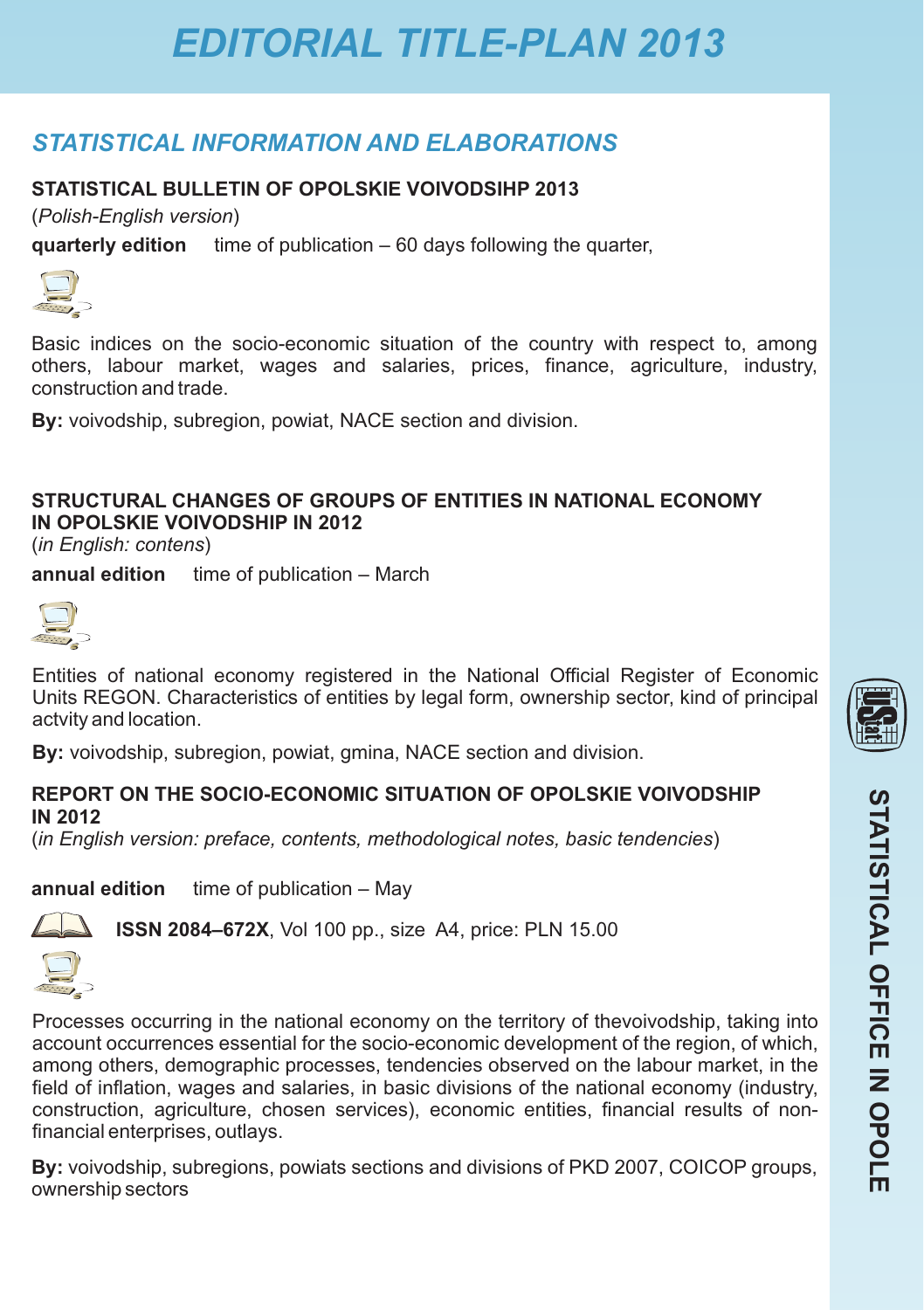## *STATISTICAL INFORMATION AND ELABORATIONS*

### **AGRICULTURE IN OPOLSKIE VOIVODSHIP IN 2012**

(*in English: contens*)

**annual edition** time of publication – June



Use of land, plant production (area under, crops, harvest); livestock production. Procurement and prices of agricultural products and other data describing the agriculutural situation.

**By:** voivodship, subregion, ownership sector and form.

#### **POPULATION, VITAL STATICTICS AND MIGRATION IN OPOLSKIE VOIVODSHIP IN 2012**

(*in English: contens*)

**annual edition** time of publication – June

**ISSN 1641–9588**, Vol. 60 pp., size B5, price: PLN 15.00



Population size and structure by sex and age; vital statistics and migration.

**By:** voivodship, subregion, powiat and gmina.

### **PORTRAITS OF POWIATS OPOLSKIE VOIVODSHIP IN 2012**

(*in English: preface, contens*)

**annual edition** time of publication – August



**ISSN 1509–8915**, Vol. 200 pp., size B5, price: PLN 20.00



Basic data characteresing socio-economic situation of powiats with respect to, among others environmental protection, demography, living connditions, labour market and wages and salaries, investments, public finanse and entities of the national economy.

**By:** voivodship, subregion, powiat.

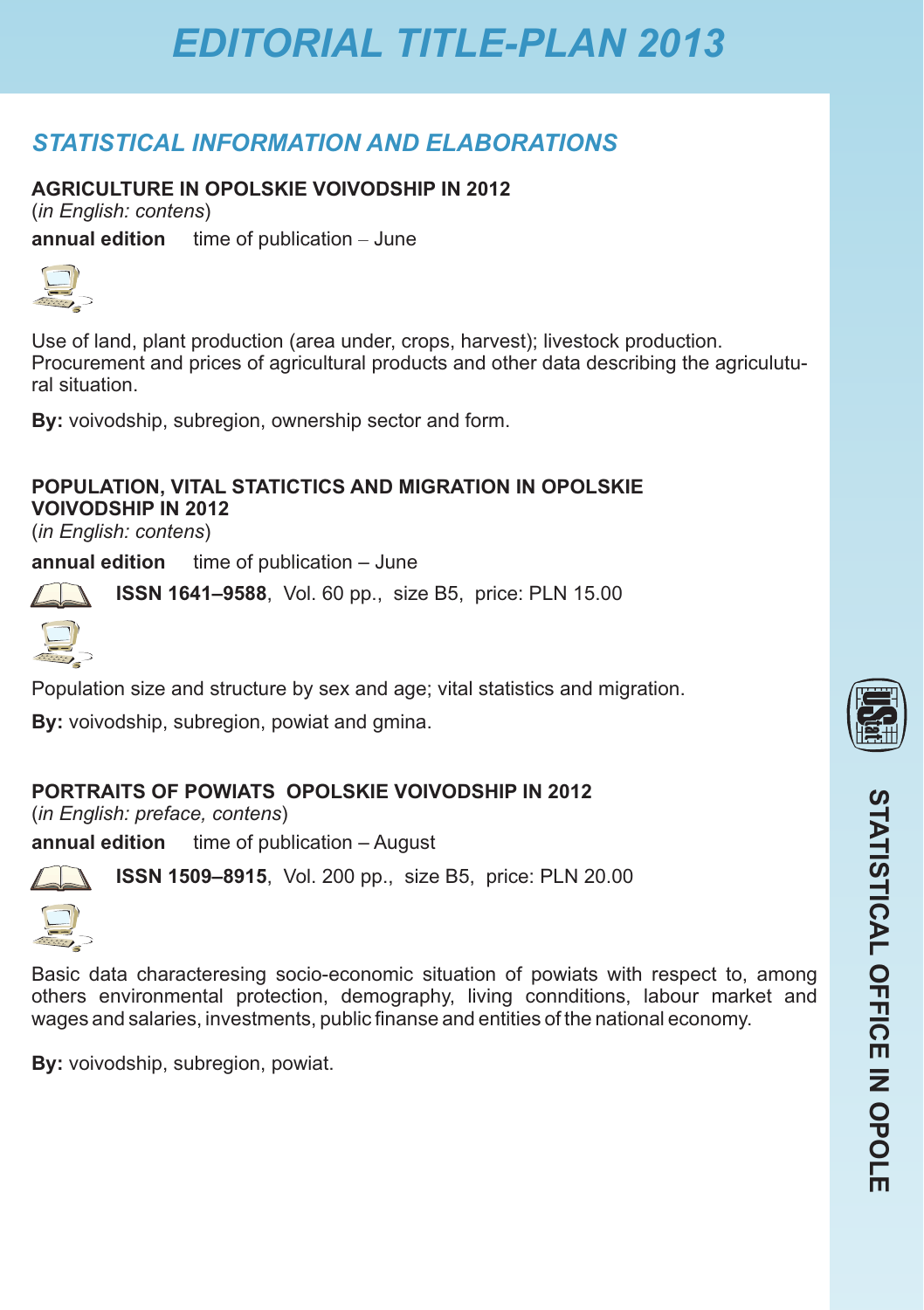## *STATISTICAL INFORMATION AND ELABORATIONS*

**ENVIRONMENT PROTECTION IN OPOLSKIE VOIVODSHIP** 

**IN YEARS 2011 2012 –** (*in English: preface, contens*)

**edited every 2 years** time of publication – November

**ISSN 2080–4563**, Vol. ok. 175 pp., size A4, price: PLN 20.00

Utilisation and protection of earth and soil resources, water economy and protection; air, nature and landscape protection. Activities of the environment protection and sanitary and epidemiological services. Environment protection economic aspects.

**By:** voivodship, subregion, powiat and gmina, NACE section and division.

### **PRADED EUROREGION**

*(Polish-Czech-English version)*

**occasional edition** time of publication – December

The history of the Euroregion, demographic and social characteristics of gminas included in the Praded Euroregion on both sides of the border.

**By:** domestic and foreign part of the Praded Euroregion.

## *LEAFLETS AND BOOKLETS*

**OPOLE AGGLOMERATION IN 2011** (*Polish-English version*)

**occasional edition** time of publication – March,

Vol. 64 pp., size 210x180, price: PLN 18.00

## **OPOLE IN FIGURES IN YEARS 2011–2012**

(*Polish-English version*)

**edited every 2 yers** time of publication – September



Vol. 44 pp., size A5, price: PLN 18.00



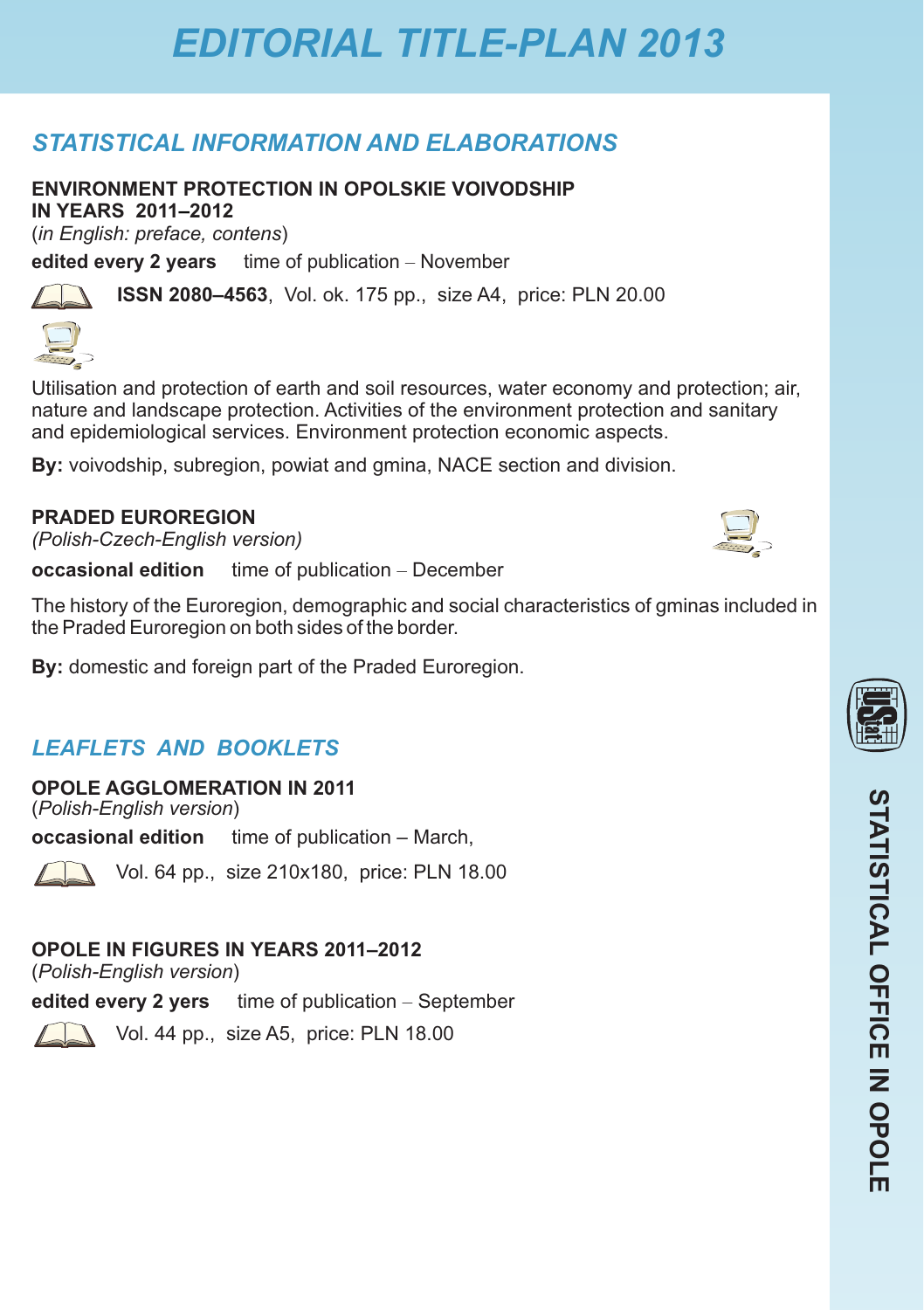## *NATIONAL CENSUS*



**Population and Housing Census 2011**  INTERNATIONAL AND INTERNAL MIGRATION OF POPULATION IN THE OPOLSKIE VOIVODSHIP

**Population and Housing Census 2011**  HOUSEHOLDS AND FAMILIES IN THE OPOLSKIE VOIVODSHIP. DEMOGRAPHIC CHARACTERISTICS

**Population and Housing Census 2011**  POLULATION AND HOUSEHOLDS IN THE OPOLSKIE VOIVODSHIP. SOCIAL AND ECONOMIC STATE AND STRUCTURE

# *COMPILATIONS IN BRIEF*



**ANNOUNCEMENT ON SOCIO-ECONOMICAL SITUATION OF OPOLSKIE VOIVODSHIP**

**monthly edition** time of publication 20<sup>th</sup> working day

**ECONOMIC ACTIVITY OF POPULATION IN OPOLSKIE VOIVODSHIP quarterly edition** time of publication – March, June, September, December

**ENTITIES OF THE NATIONAL ECONOMY IN THE REGON REGISTER IN OPOLSKIE VOIVODSHIP. As of the end of 2012 annual edition** time of publication – February

**TOURISM IN OPOLSKIE VOIVODSHIP IN 2012** time of publication – May

**CONDITION AND VITAL STATISTICS IN OPOLSKIE VOIVODSHIP IN 2012 annual edition** time of publication – May

**DWELLING CONSTRUCTIONS IN OPOLSKIE VOIVODSHIP IN 2012 annual edition** time of publication – July

*Statistical Office in Opole as an editor reserves the right for changes in the "Editorial Title-Plan of the Statistical Office in Opole 2013" during its realization*